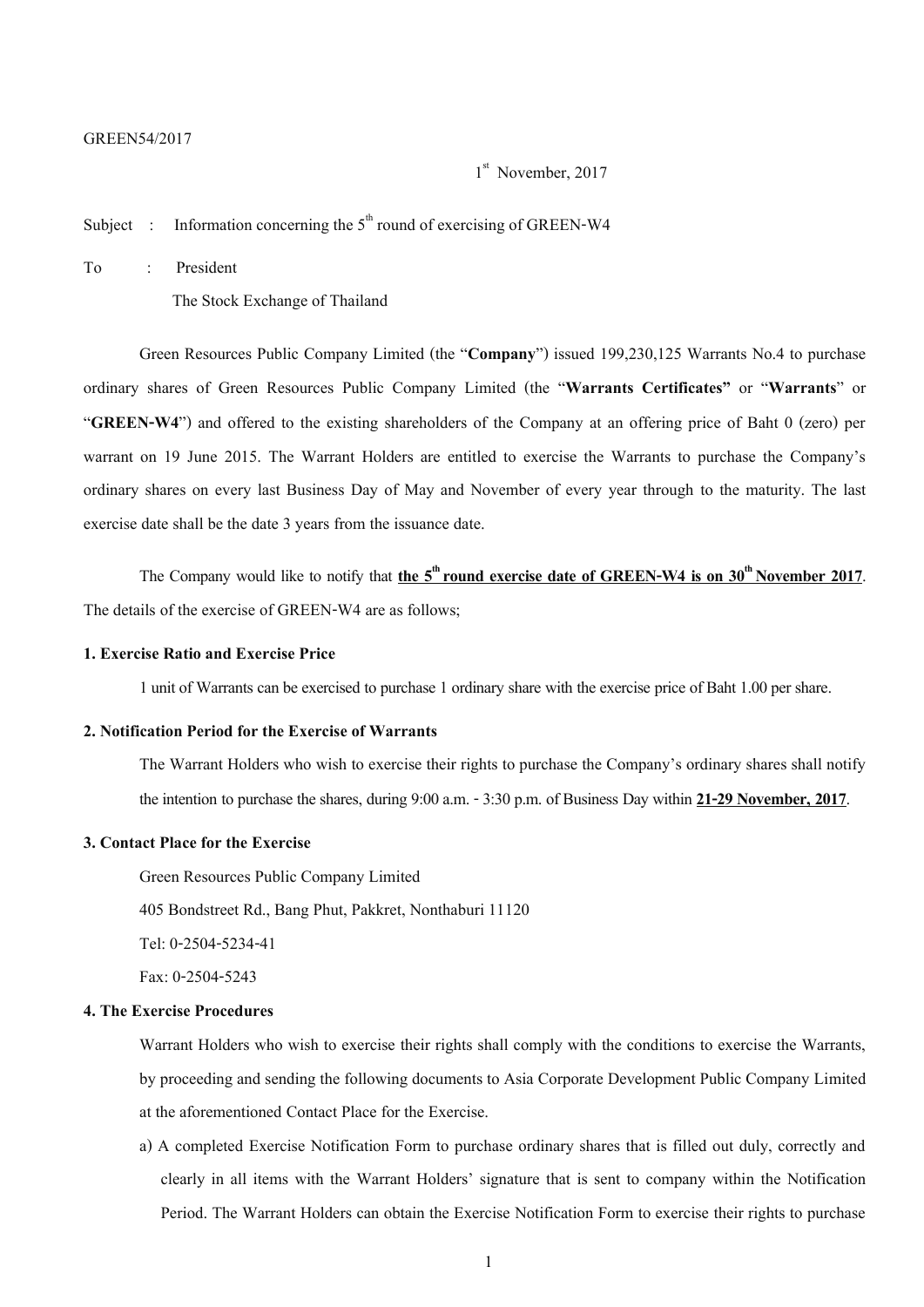ordinary shares of the Company within each Notification Period or can download the Exercise Notification Form from the Company's website (www.greenresources.co.th).

- b) The Warrants Certificates or the Warrants Substitute, shall be in form prescribed by the SET, bearing signature of the Warrants Holders representing the relevant number of Warrants as specified in the Exercise Notification Form and a power of attorney letter (if any) in case that the Warrant Holders delegate another person to receive a new Warrants Certificates of the unexercised portion.
- c) Payment in the full amount specified in the Exercise Notification Form with the proof of payment sent to Company. Warrant Holders who wish to exercise their rights shall pay in the forms of cheque, draft, bill of exchange, or payment order from the bank that can be drawn in Bangkok Metropolitan area when called within 1 Business Day from each of the Exercise Date. The form of payment must be crossed and made payable only to **"Account for right issue shares of Green Resources Public Company Limited" , current account No. 931-3-001217, Bangkok Bank Public Company Limited, Muangthongthani Branch.**

Nevertheless, the exercise of rights to purchase ordinary shares will be valid only if the payment has been collected. In the event that the payment cannot be collected for whatsoever reasons not caused by the Company, it will be deemed that the Warrant Holders intend to cancel such exercise and correspondingly approve such cancellation. However, such cancellation shall not deprive the Warrant Holders of the rights to purchase the ordinary shares for the subsequent Exercise Date except for the cancellation at the Last Exercise Date in which the right to purchase the ordinary shares shall be deemed expired. The Warrant Holders shall be responsible for any related expenses and bank's fees (if any).

- d) Warrant Holders are responsible for the payment of all taxes, stamp duties, official fees and registration fees arising from the exercise of their Warrants.
- e) Evidence supporting share subscription
	- 1) Thai Individual : A certified true copy of the valid Identification Card or Civil Servant Identification or State Enterprise Employee Card which is not expired (in case of changes of name/last name which causes such name/last name to be different from the one stated in the Warrants, attach official documents issued by relevant government agencies, such as the name change notification or others).
	- 2) Foreign Individual : A certified true copy of valid Alien Certificate or passport which is not expired.
	- 3) Thai Juristic Person : A copy of the most updated company affidavit issued by the Ministry of Commerce within 1 year from the date of submitting the Exercise Notification Form certified by